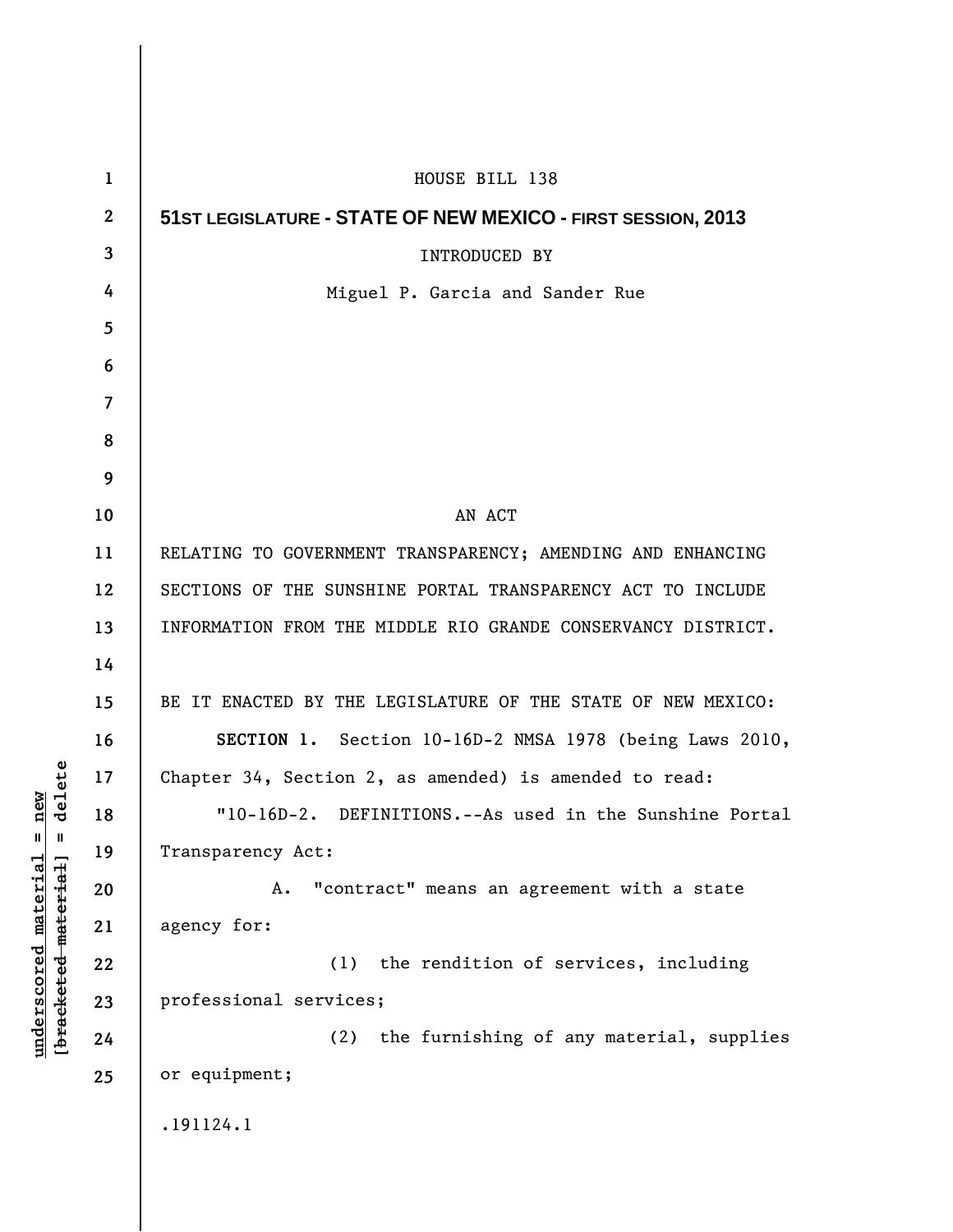**1 2 3 4 5 6 7 8 9 10 11 12 13 14 15 16 17 18 19 20 21 22 23 24 25**  (3) the construction, alteration or repair of any public building or public work; (4) the acquisition, sale or lease of any land or building; (5) a licensing arrangement; (6) a loan or loan guarantee; or (7) the purchase of financial securities or instruments; B. "department" means the department of information technology, or its successor agency; C. "exempt employee" means an employee of the state or a state agency who is in a policymaking or supervisory position and who serves at the discretion of the agency head or at the discretion of an appointee of the agency head; D. "expenditure" means: (1) for a state agency, a disbursement of state or federal funds by the state agency, whether or not the funds have been appropriated by the legislature;  $[ $\sigma$  r]$ (2) for a local education provider, a disbursement of federal, state or other funds by the local education provider; or (3) for the middle Rio Grande conservancy district, any disbursement of money, no matter what the source, by the district for any purpose; E. "federal funds" means money received by a state .191124.1  $- 2 -$ 

**underscored material = new [bracketed material] = delete**

 $\frac{1}{2}$  intereted material = delete  $underscored material = new$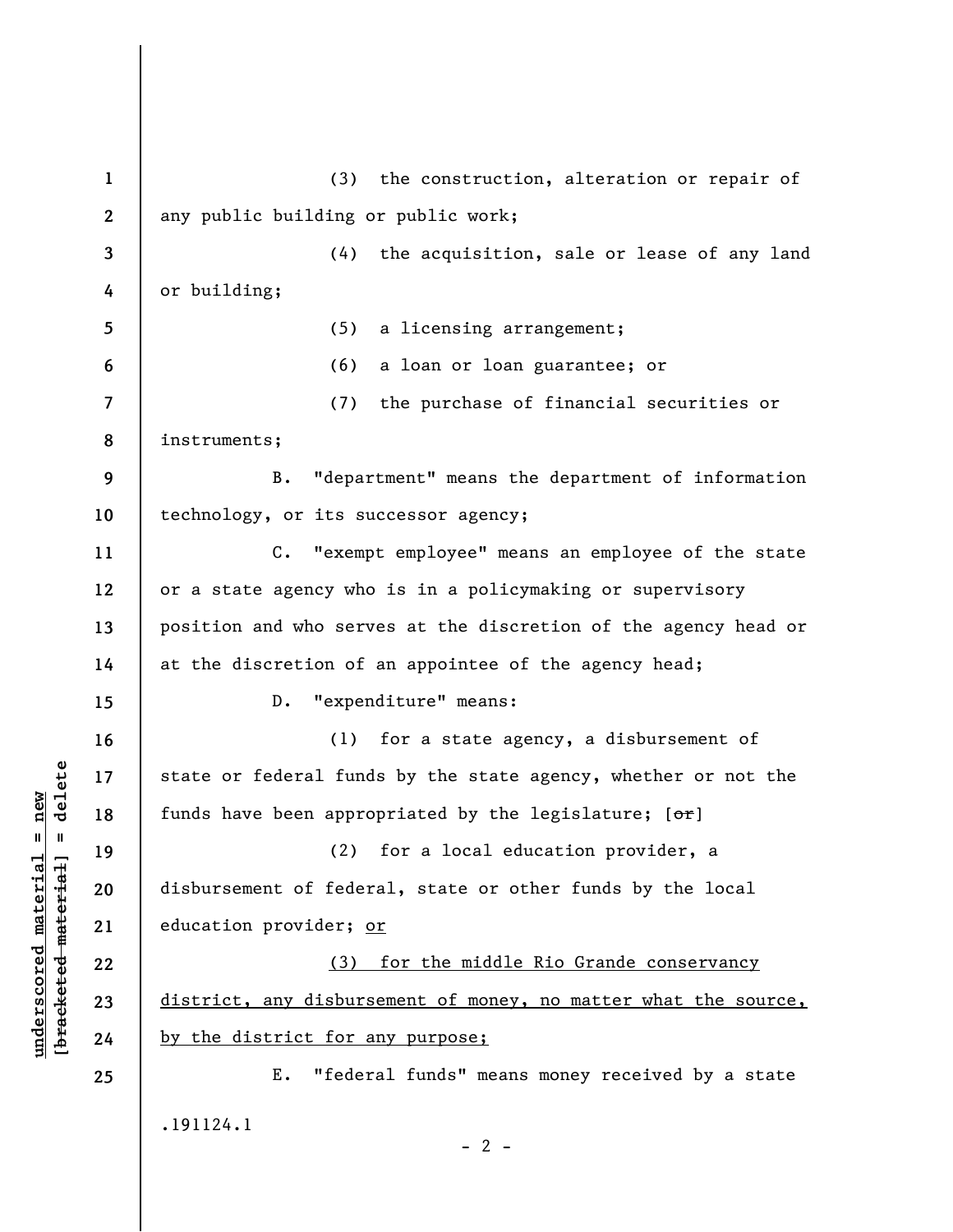| $\mathbf 1$      | agency from the federal government or one of its branches,                  |
|------------------|-----------------------------------------------------------------------------|
| $\boldsymbol{2}$ | departments, agencies, offices, officers or instrumentalities;              |
| 3                | "local education provider" means:<br>$F$ .                                  |
| 4                | a school district, including the local<br>(1)                               |
| 5                | school board for that school district; or                                   |
| 6                | a locally chartered or state-chartered<br>(2)                               |
| $\overline{7}$   | charter school, including the governing body of that charter                |
| 8                | school;                                                                     |
| 9                | G. "revenue" means:                                                         |
| 10               | (1) for a state agency, money received by the                               |
| 11               | state agency and deposited into the general fund or another                 |
| 12               | state fund. "Revenue" includes money from taxes, fines, fees,               |
| 13               | royalties, federal funds and other sources but does not include             |
| 14               | money deposited into a state suspense fund; [or]                            |
| 15               | (2) for a local education provider, all money                               |
| 16               | received by the local education provider, including federal and             |
| 17               | state grants, state distributions, property tax revenues and                |
| 18               | donations; or                                                               |
| 19               | (3) for the middle Rio Grande conservancy                                   |
| 20               | district, all money received by the district, no matter what                |
| 21               | the source; and                                                             |
| 22               | "state agency" means the New Mexico state<br>н.                             |
| 23               | government or any department, division, institution, board,                 |
| 24               | bureau, commission or committee of state government and                     |
| 25               | includes any office or officer [ <del>of any of the above</del> ] thereof." |
|                  | .191124.1<br>$-3 -$                                                         |

 $[bracketeed-materiat] = delete$ **[bracketed material] = delete**  $underscored material = new$ **underscored material = new**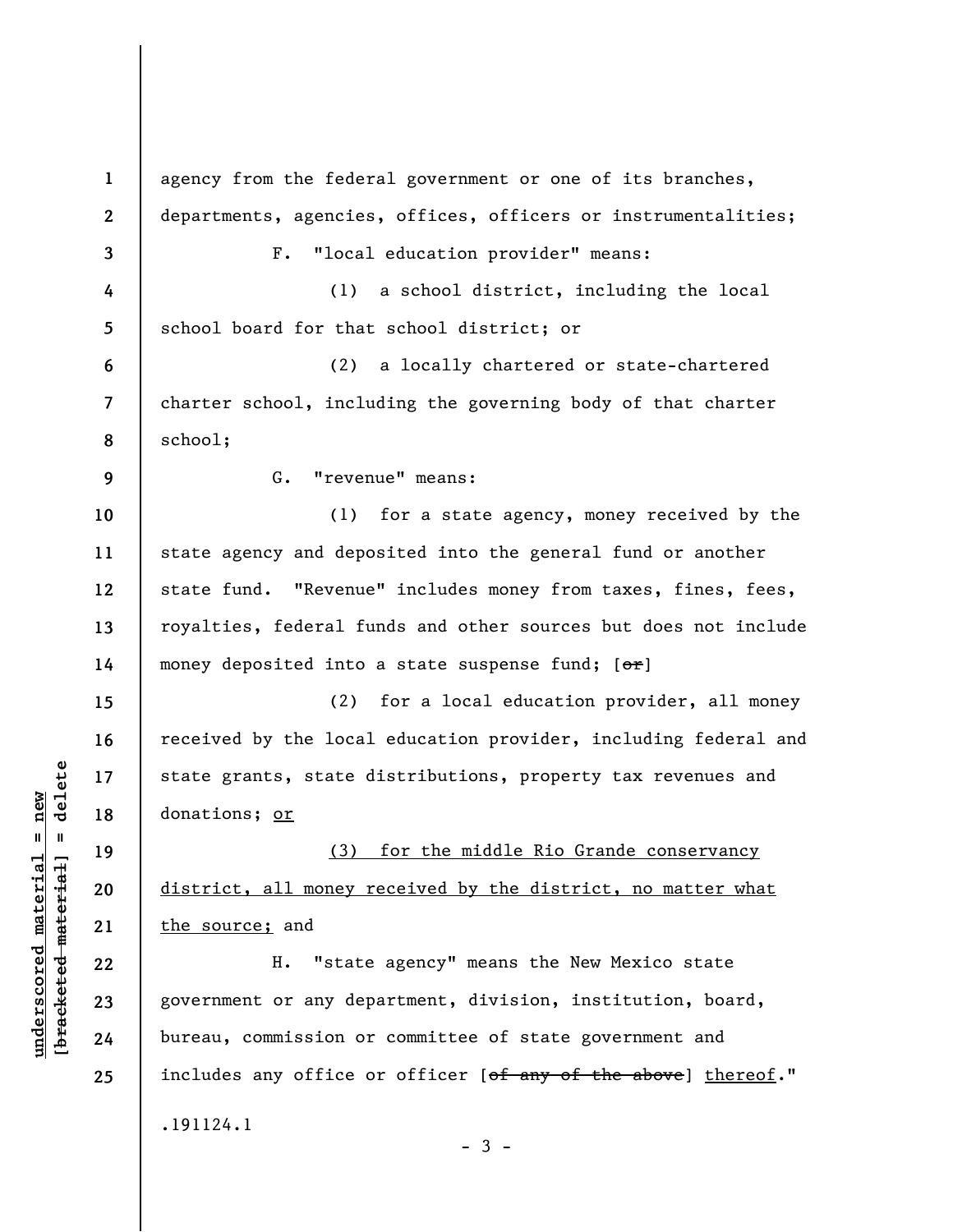**1 2 3 4 5 6 7 8 9 10 11 12 13 14 15 16 17 18 19 20 21 22 23 24 25 SECTION 2.** Section 10-16D-3 NMSA 1978 (being Laws 2010, Chapter 34, Section 3, as amended) is amended to read: "10-16D-3. SUNSHINE PORTAL--DEPARTMENT DUTIES.-- A. The department, with the department of finance and administration, shall develop, operate and maintain a single internet web site that is free, user-friendly, searchable and accessible to the public, known as the "sunshine portal", to host the state's financial information for the purpose of governmental transparency and accountability to taxpayers. B. No later than October 1, 2010, the department shall create the architecture and the information exchange process for the collection and electronic publication of the state's financial information. C. No later than July 1, 2011, the sunshine portal shall be available for public access and include updated information as required by Subsection D of this section. D. The sunshine portal shall provide, at a minimum, access to the following information: (1) the state's cash balances by account or fund; (2) a monthly summary of the state's investment accounts; (3) annual operating budgets for each state agency with monthly expenditures by category; .191124.1 - 4 -

**underscored material = new [bracketed material] = delete**

 $\frac{1}{2}$  intereted material = delete  $underscored$  material = new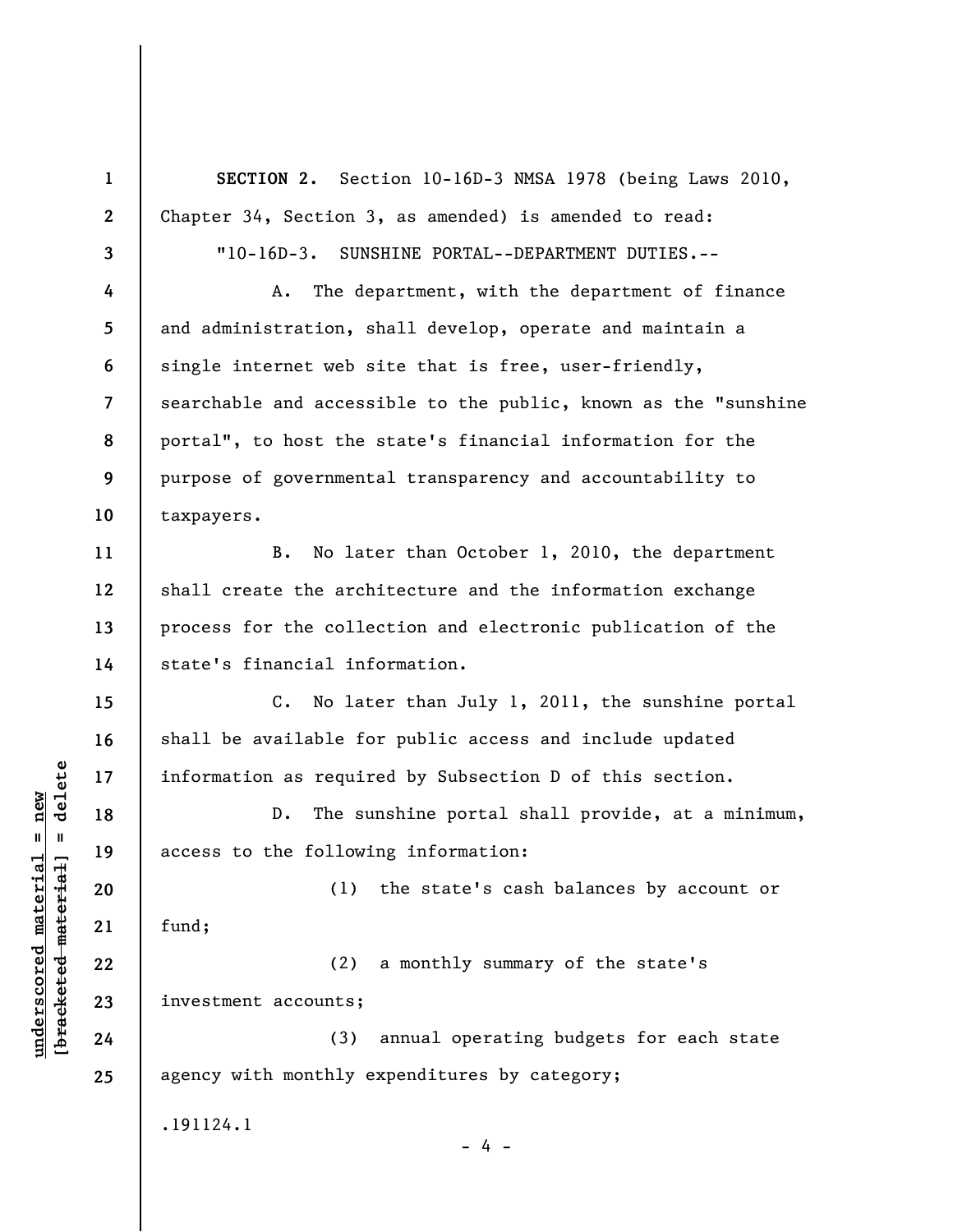**1 2 3 4 5 6 7 8 9 10 11 12 13 14 15 16 17 18 19 20 21 22 23 24 25**  (4) contracts that a state agency enters into for the lease, sale or development of state land and state contracts that have a total contract price of more than twenty thousand dollars (\$20,000), naming the recipient of the contract, the purpose of the contract and the amounts expended; (5) the revenue that the state received in the preceding month by source, such as type of tax, fee, fine, administrative fee or other collection category; (6) special appropriations received outside the general appropriation act by each state agency and the purpose of those appropriations; (7) approved budget adjustment requests by state agency and affected budget category; (8) quarterly consensus revenue estimates; (9) reversions and cash balances by state agency and fund; (10) appropriations for capital projects, identified by project location, type of project and funding source; (11) a directory of all employee positions, other than exempt employee positions, identified only by state agency, position title and salary; (12) a directory of all exempt employee positions, identified by state agency, position title, salary and the name of the individual that holds the position; .191124.1  $- 5 -$ 

**underscored material = new [bracketed material] = delete**

 $\frac{1}{2}$  of  $\frac{1}{2}$  and  $\frac{1}{2}$  and  $\frac{1}{2}$  and  $\frac{1}{2}$  and  $\frac{1}{2}$  and  $\frac{1}{2}$  and  $\frac{1}{2}$  and  $\frac{1}{2}$  and  $\frac{1}{2}$  and  $\frac{1}{2}$  and  $\frac{1}{2}$  and  $\frac{1}{2}$  and  $\frac{1}{2}$  and  $\frac{1}{2}$  and  $\frac{1}{2}$  an  $underscored material = new$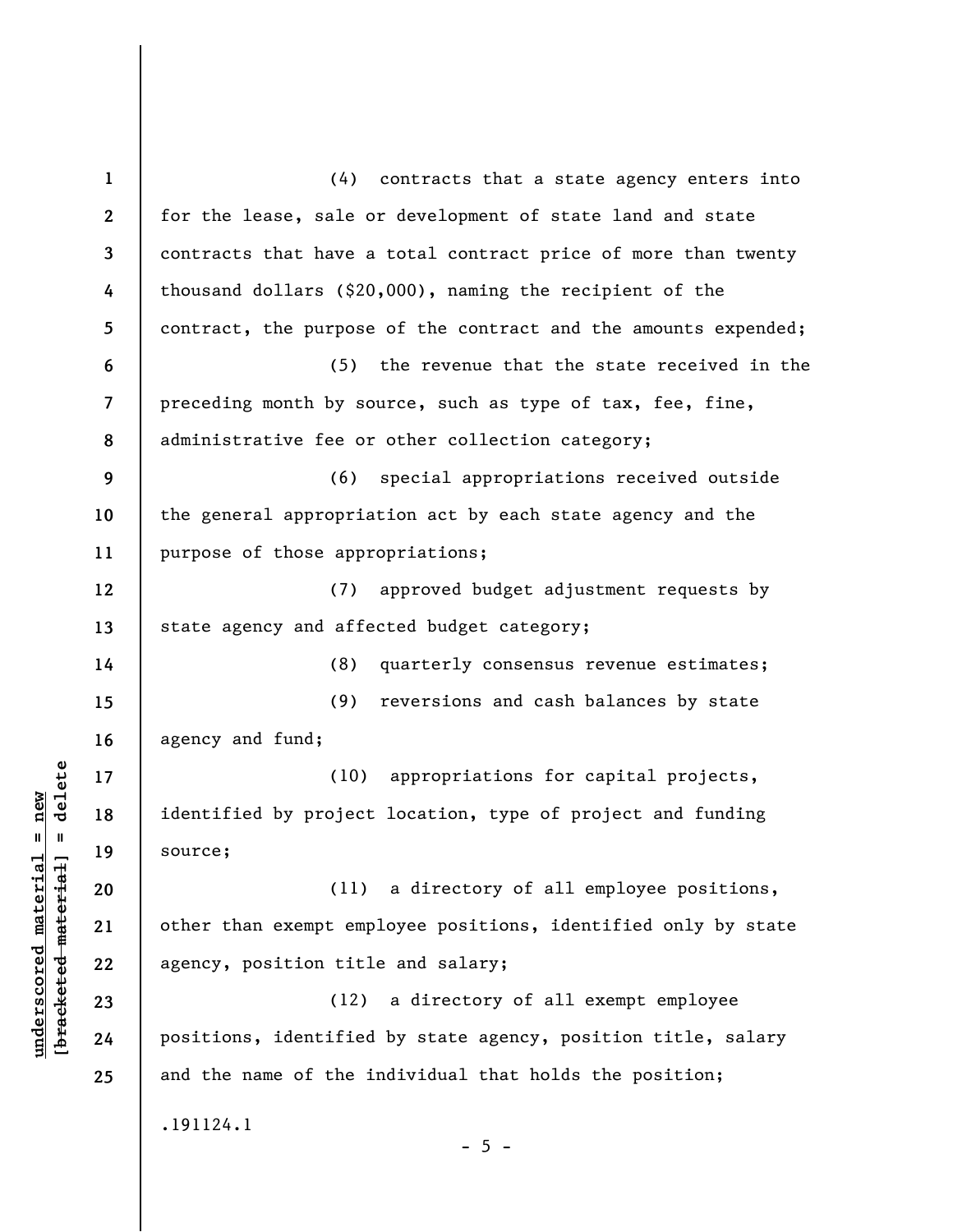| $\mathbf{1}$     | (13) information relating to the middle Rio                                    |
|------------------|--------------------------------------------------------------------------------|
| $\boldsymbol{2}$ | Grande conservancy district compiled and published by the                      |
| 3                | district pursuant to Section 3 of this 2013 act;                               |
| 4                | $[\frac{13}{13}]$ $(14)$ information relating to local                         |
| 5                | education providers compiled and published by the public                       |
| 6                | education department pursuant to Section 10-16D-6 NMSA 1978;                   |
| 7                | $[\frac{(14)}{12}]$ (15) a link to an open meeting tracker                     |
| 8                | web site upon which each state agency shall post open meetings                 |
| 9                | scheduled for the current month and the next month, including                  |
| 10               | the time and place of the meeting, the subject of the meeting                  |
| 11               | and an agenda;                                                                 |
| 12               | $[\frac{(15)}{16}]$ (16) a link to the web site maintained                     |
| 13               | by the regulation and licensing department for the purpose of                  |
| 14               | accessing information relating to occupational licenses;                       |
| 15               | $[\frac{(16)}{17}]$ (17) a link to the state auditor's web                     |
| 16               | site for the purpose of accessing financial audits;                            |
| 17               | $[$ $($ $\frac{17}{12})$ $($ $\frac{18}{18})$ a link to New Mexico's statutes; |
| 18               | $[$ $(18)$ $(19)$ a link to the New Mexico                                     |
| 19               | Administrative Code;                                                           |
| 20               | $[$ $(19)$ ] $(20)$ a link to the secretary of state's                         |
| 21               | web sites for lobbyist regulation;                                             |
| 22               | $[20]$ $(21)$ an annual summary within three                                   |
| 23               | months after the end of the fiscal year, or as soon thereafter                 |
| 24               | as the information becomes available, of the state's fiscal                    |
| 25               | health, including the state budget, revenues and expenditures                  |
|                  | .191124.1<br>$-6-$                                                             |

 $[bracketeed-materiat] = delete$ **[bracketed material] = delete**  $underscored material = new$ **underscored material = new**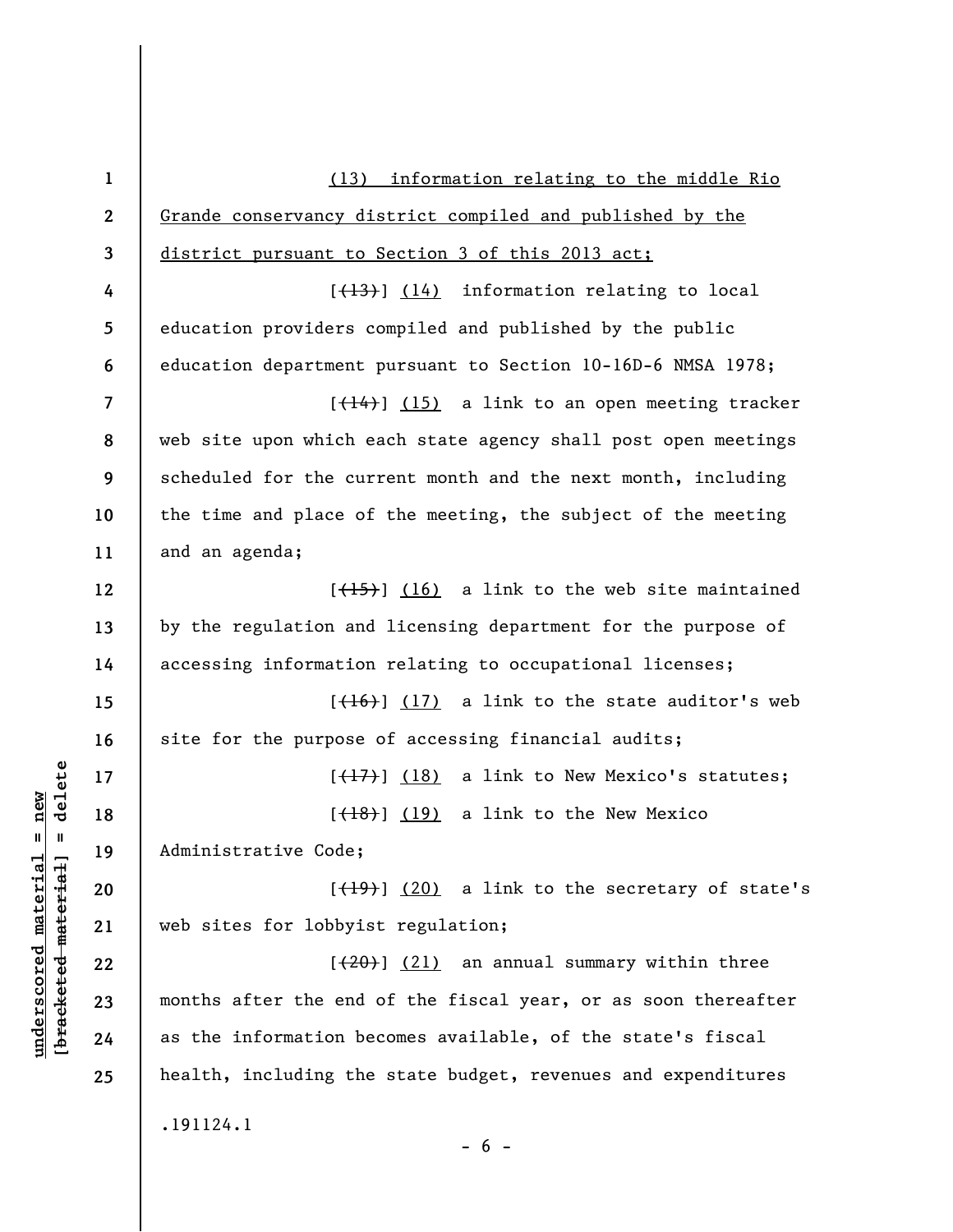**1 2 3 4 5 6 7 8 9 10 11 12 13 14 15 16 17 18 19 20 21 22 23 24 25**  for the previous fiscal year and projected revenues and operating budgets for the current fiscal year; and  $[21]$  (22) additional information, as required by rule of the department of finance and administration, that will assist the public in understanding state government operations and the use of taxpayer dollars. E. State agencies shall provide updated financial information as frequently as possible but at least monthly. F. The department shall update the web site as new information is received but at least monthly, include information from the previous month or year, where relevant, for comparison purposes and maintain the web site as the primary source of public information about the activity of the state government." **SECTION 3.** A new section of the Sunshine Portal Transparency Act is enacted to read: "[NEW MATERIAL] MIDDLE RIO GRANDE CONSERVANCY DISTRICT--REQUIRED INFORMATION--PUBLICATION ON THE SUNSHINE PORTAL.-- A. Commencing no later than January 1, 2014, and on a continuing basis thereafter, the middle Rio Grande conservancy district shall cause the following information to be published on the sunshine portal, in a downloadable format, for free public access: (1) the annual operating budget, commencing .191124.1

 $\frac{1}{2}$  of  $\frac{1}{2}$  and  $\frac{1}{2}$  and  $\frac{1}{2}$  and  $\frac{1}{2}$  and  $\frac{1}{2}$  and  $\frac{1}{2}$  and  $\frac{1}{2}$  and  $\frac{1}{2}$  and  $\frac{1}{2}$  and  $\frac{1}{2}$  and  $\frac{1}{2}$  and  $\frac{1}{2}$  and  $\frac{1}{2}$  and  $\frac{1}{2}$  and  $\frac{1}{2}$  an **[bracketed material] = delete**  $underscored material = new$ **underscored material = new**

- 7 -